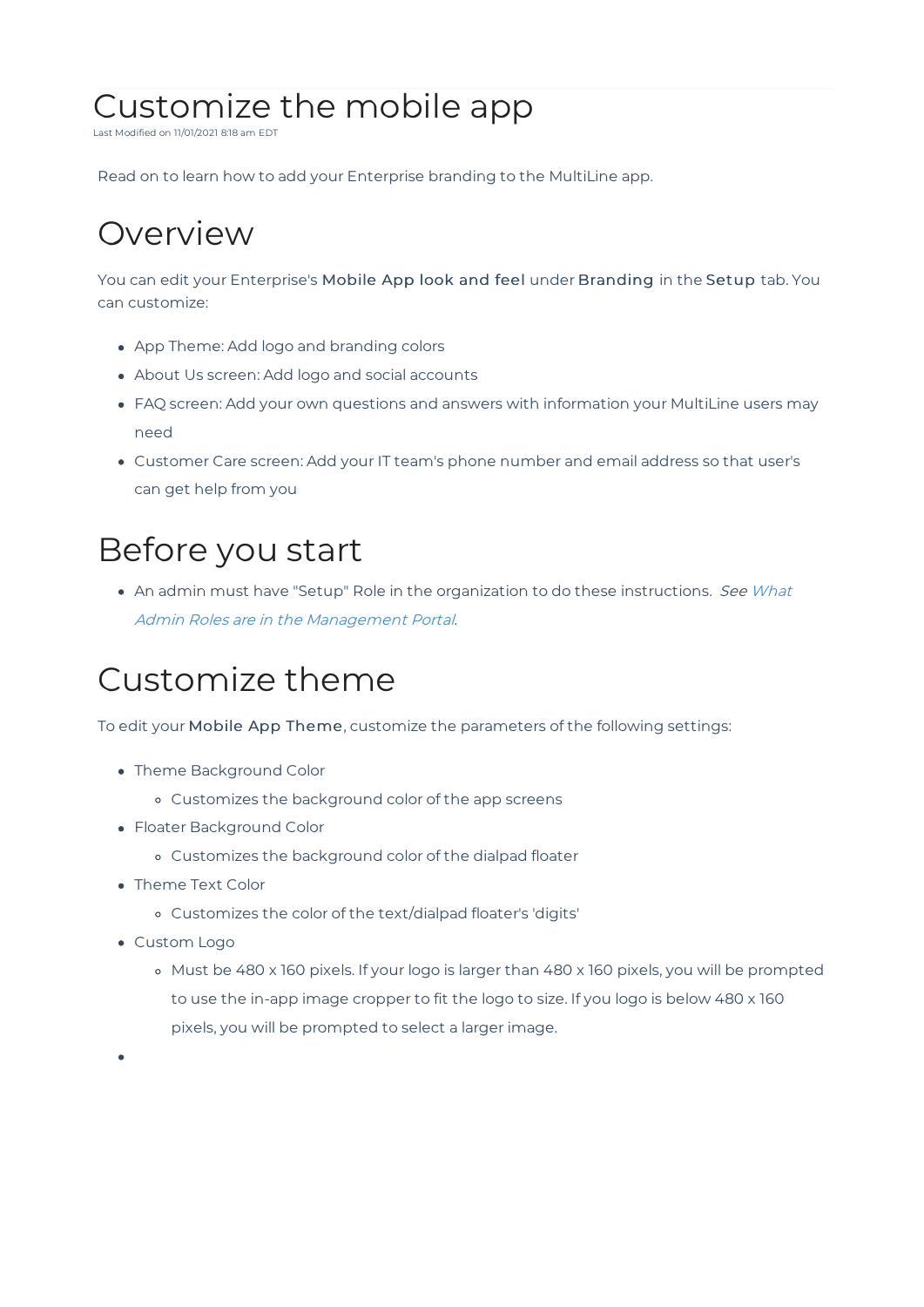|                                                    |                             | Sprint Business                                                           |                                                                       |                                           |                          |
|----------------------------------------------------|-----------------------------|---------------------------------------------------------------------------|-----------------------------------------------------------------------|-------------------------------------------|--------------------------|
| ÷<br>Customer Accounts > Setup                     |                             |                                                                           |                                                                       |                                           |                          |
|                                                    |                             | All the information displayed in US - Central ( CDT )                     |                                                                       |                                           |                          |
| Menu                                               |                             | Mobile App                                                                |                                                                       |                                           |                          |
| Administration                                     | $\sim$                      |                                                                           |                                                                       | Preview                                   | $\overline{\phantom{a}}$ |
| Number Management                                  | $\mathcal{L}_{\mathcal{A}}$ | Theme                                                                     | Save<br>Cancel                                                        | <b>MOVIUS</b><br>$\bullet$                | $Q$ i                    |
| <b>User Permissions</b><br><b>Feature Settings</b> | $\sim$                      | Here you can add the logo and background color for floater button.        |                                                                       | Work<br>CALLS<br>MESSAGES                 | <b>CONTACTS</b>          |
| Branding                                           | $\tilde{\phantom{a}}$       | Custom Logol<br>Image which used in topbar.                               |                                                                       | Aron Paul<br>Gym, Today, 14:34            | $\epsilon$               |
| Portal                                             |                             | Make use of our Cropping Tool to resize                                   | <b>M</b> MOVIUS                                                       | <b>Bruce Knoll</b><br>Home Today, 12:04   | $\epsilon_{\rm m}$       |
| Mobile App                                         | ٠                           | larger images                                                             | Image file should be in PNG format and<br>Dimensions 480 x 160 pixels | Catherine Heigl<br>Business, Today, 11:45 | $\mathcal{L}$            |
| Theme                                              |                             |                                                                           | Remove<br>Change image                                                | Chris Donell<br>Home, Vesterday, 20:24    | J.                       |
| About Us                                           |                             | <b>Floater Background Color</b>                                           |                                                                       | Amanda Summers<br>Gym, Wednesday, 11:21   | t.                       |
| <b>FAOs</b><br>Onboarding<br>Customer Care         |                             | The color used for Floater button.                                        | #104B86                                                               | Aron Paul<br>Gym.Tuesday, 16:21           | ╰                        |
|                                                    |                             | Here you can change the theme with customized colors.                     | <b>Barrey Allen</b><br>Business, Tuesday, 14:34                       | $\mathcal{L}_{\mathbf{a}}$                |                          |
|                                                    |                             | <b>Theme Background Color</b><br>The color used in app header and certain | #FFFFFF                                                               | Chris Donell<br>- Home, Yestenday, 20:24  | ╰                        |
|                                                    |                             | backgrounds.<br><b>Theme Text Color</b><br>The text color used in app.    | ○ Light<br><b>O</b> Dark                                              |                                           |                          |

#### Customize About Us screen

To customize your About Us Page, edit the parameters of the About Us tab under Branding.

|                        |                                                         |                                                                                              | Preview<br>$\overline{\phantom{a}}$        |
|------------------------|---------------------------------------------------------|----------------------------------------------------------------------------------------------|--------------------------------------------|
| About Us               |                                                         | Edit                                                                                         | $\overline{\left( \right. }%$<br>About Us  |
| <b>Custom Logo</b>     |                                                         |                                                                                              |                                            |
| the "About Us" screen. | The logo that is displayed on the app splash screen and |                                                                                              |                                            |
|                        |                                                         |                                                                                              |                                            |
|                        |                                                         | Image file should be in PNG format. Dimensions<br>300px x 150px and not exceed 25kb in size. | Multiline by C                             |
| Twitter                | Twitter link                                            |                                                                                              |                                            |
|                        |                                                         |                                                                                              | Version 3.1                                |
| Facebook               | Facebook link                                           |                                                                                              |                                            |
| YouTube                | YouTube link                                            |                                                                                              | <b>MOVIUS</b>                              |
|                        |                                                         |                                                                                              | © 2019 Movius Interactive Corporation Inc. |
| LinkedIn<br>in         | LinkedIn link                                           |                                                                                              |                                            |

- Logo must be 300 x 150 pixels.
- If your logo is larger than 300 x 150 pixels, you will be prompted to use the in-app image cropper to fit the logo to size.
- If you logo is below 300 x 150 pixels, you will be prompted to select a larger image.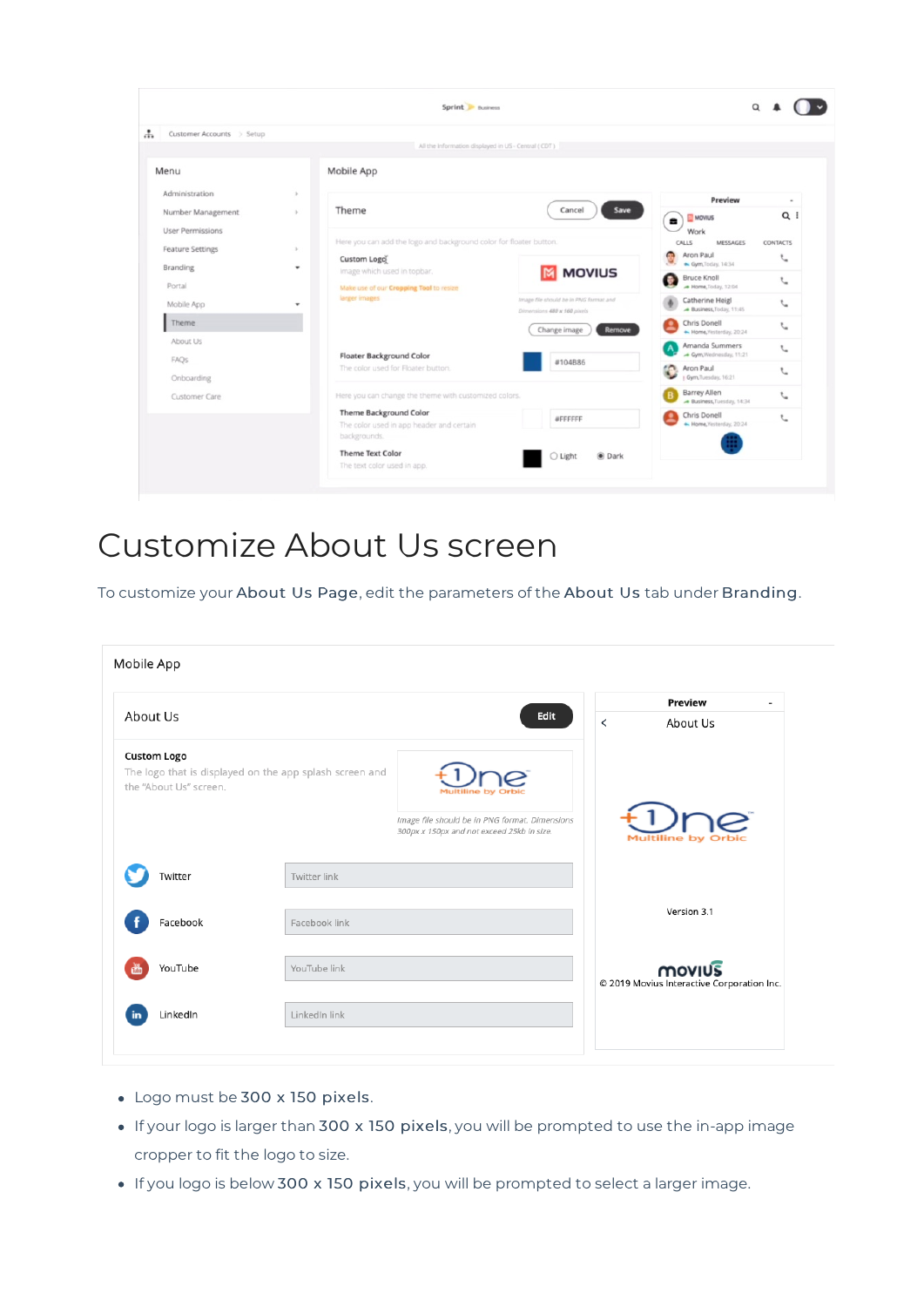• File cannot be larger than 25kb.

# Customize FAQ screen

#### Edit questions or answers

- 1. Edit the default 'fill-ins' for both the Question, and the Answer fields of the questions you would like to change under the FAQs page under Branding.
- 2. Click the + icon next to a question to view its respective answer.

#### Add questions

1. Click the ovular ADD button on the top right.

2. Toggle the Language and Device OS to identify the fields you want to edit. You can see a Preview of the screen on the right of the MMP.

|                                                                           | Preview                                                        |                                                                                                                                                                                                      |
|---------------------------------------------------------------------------|----------------------------------------------------------------|------------------------------------------------------------------------------------------------------------------------------------------------------------------------------------------------------|
| FAQs                                                                      | Add<br>FAQs                                                    |                                                                                                                                                                                                      |
| Select Language :                                                         | English                                                        | What is my Movius number?<br>÷<br>You can see the Movius Number on the<br>main page of the application settings. If<br>you have more than one number<br>allocated, all numbers will be listed there. |
| Device:                                                                   | Android                                                        | ÷<br>Will my call drop if I move<br>▸<br>outside my Wi-Fi hotspot?                                                                                                                                   |
| What is my Movius number?<br>-1.<br>$+$                                   |                                                                | Can I force all calls I make to<br>ゝ<br>always use minutes?                                                                                                                                          |
| 2.<br>Will my call drop if I move outside my Wi-Fi hotspot?<br>$+$        |                                                                | Can I force all calls I make to<br>▸<br>always use data?                                                                                                                                             |
| Can I force all calls I make to always use minutes?<br>3.<br>$^{+}$       | Can I force all calls I receive to<br>᠈<br>always use minutes? |                                                                                                                                                                                                      |
| Can I force all calls I make to always use data?<br>$\overline{4}$<br>$+$ | Can I force all calls I receive to<br>᠈<br>always use data?    |                                                                                                                                                                                                      |
|                                                                           |                                                                | What does the red dot on the<br>᠈<br>top left-hand corner mean?                                                                                                                                      |
| 5.<br>$+$                                                                 | Can I force all calls I receive to always use minutes?         | How do I check my voicemail?<br>᠈                                                                                                                                                                    |
| 6.<br>$+$                                                                 | Can I force all calls I receive to always use data?            |                                                                                                                                                                                                      |

## Customize Customer Care screen

To customize your Customer Care Page, edit the contact information in the Customer Care tab under Branding.